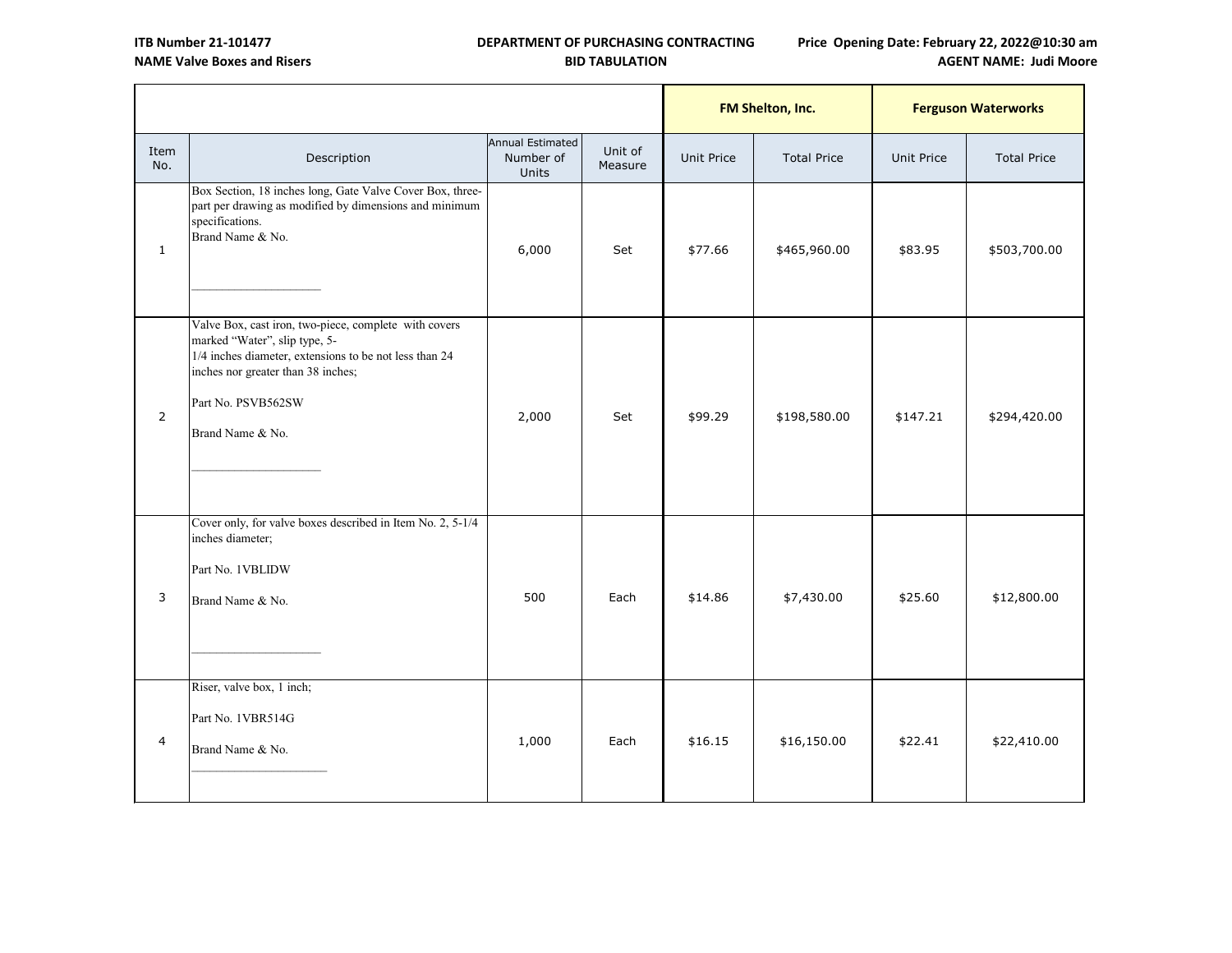## **Price Opening Date: February 22, 2022@10:30 am AGENT NAME: Judi Moore**

|                |                                                                                         |                                        |                    | FM Shelton, Inc.  |                    | <b>Ferguson Waterworks</b> |                    |
|----------------|-----------------------------------------------------------------------------------------|----------------------------------------|--------------------|-------------------|--------------------|----------------------------|--------------------|
| Item<br>No.    | Description                                                                             | Annual Estimated<br>Number of<br>Units | Unit of<br>Measure | <b>Unit Price</b> | <b>Total Price</b> | <b>Unit Price</b>          | <b>Total Price</b> |
| 5              | Riser, valve box, 1-1/2 inches;<br>Part No. 1VBR514J<br>Brand Name & No.                | 500                                    | Each               | \$21.06           | \$10,530.00        | \$27.21                    | \$13,605.00        |
| 6              | Riser, valve box, 2 inches;<br>Part No. 1VBR514K<br>Brand Name & No.                    | 500                                    | Each               | \$21.06           | \$10,530.00        | \$30.40                    | \$15,200.00        |
| $\overline{7}$ | Riser; box, valve, $2-1/2$ inches, Fig. #6016B; Bingham &<br>Taylor<br>Brand Name & No. | 100                                    | Each               | \$33.43           | \$3,343.00         | \$37.23                    | \$3,723.00         |
| 8              | Riser, valve box, 3" inches- Part No. 1VBR514M<br>Brand Name & No.                      | 100                                    | Each               | \$38.21           | \$3,821.00         | \$34.33                    | \$3,433.00         |
| 9              | Riser, valve box, 4" inches-Part No. 1VBR514P<br>Brand Name & No.                       | 50                                     | Each               | \$43.12           | \$2,156.00         | \$54.40                    | \$2,720.00         |